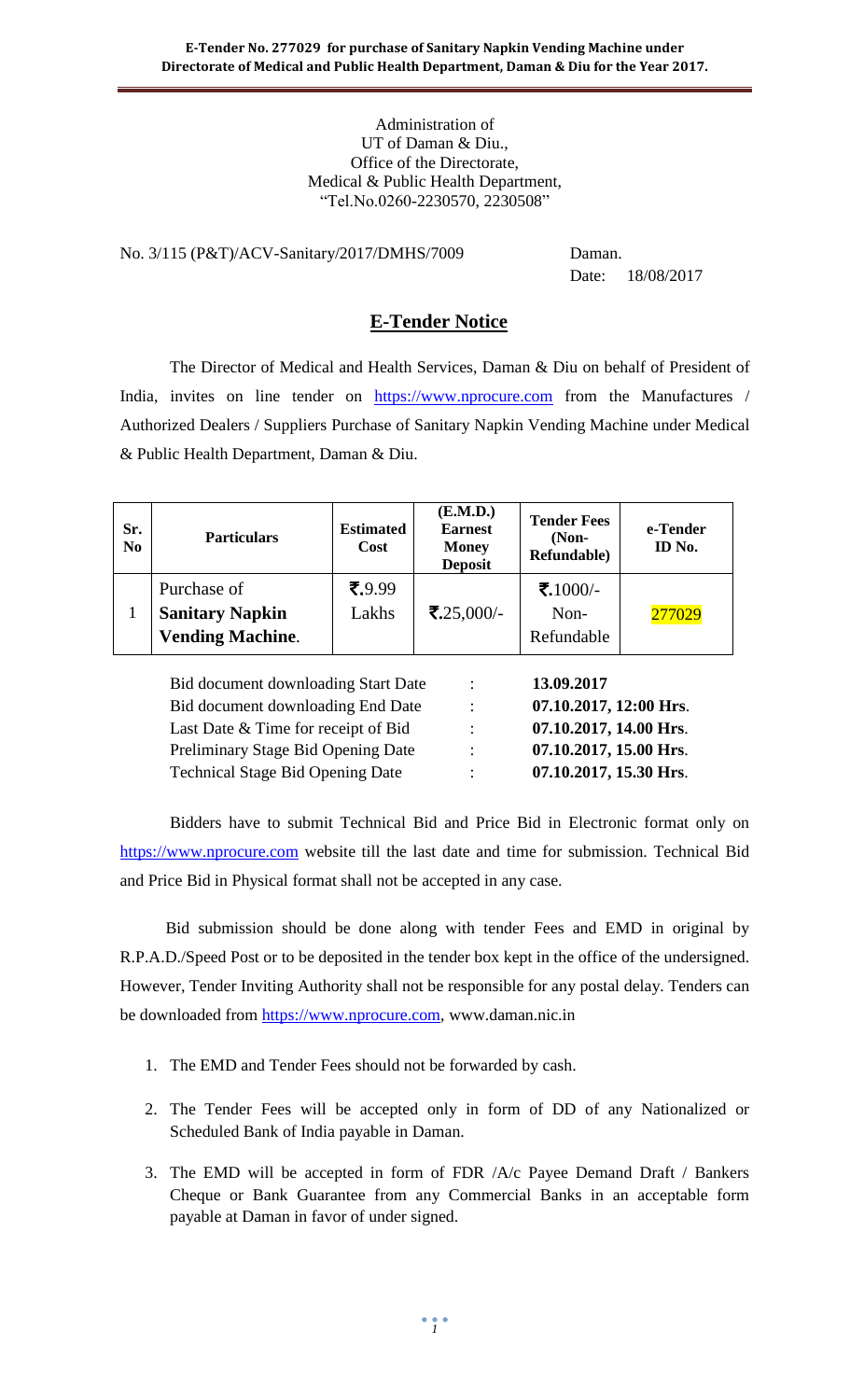The tender inviting authority reserves the right to accept or reject any or all the tender to be received without assigning any reasons thereof. Bidders shall have to post their queries on E-Mail address: [dmhs-daman-dd@nic.in.](mailto:dmhs-daman-dd@nic.in)

In case bidder needs any clarification or if training required for participating in online tender, they can contact the following office.

"(n) Code Solution – A division, GNFC Ltd.",

403, GNFC Info Tower, Bodakdev,

Ahmedabad-380054, Gujarat (India).

[E-Mail-nprocure@ncode.in](mailto:E-Mail-nprocure@ncode.in) Fax: + 917926857321

Website : [www.nprocure.com](http://www.nprocure.com/)

**Sd/- Director** Medical & Health Services**/** UT of Daman & Diu, "Tel.No.0260-2230470" email ID : dmhs-daman-dd@nic.in

Copy to :-

- 1) Field Publicity Officer, Daman for wide publicity in Newspaper.
- 2) NIC, Daman & Diu with a request to publish in Website.
- 3) Accounts Section, DMHS, Daman for information.
- 4) Store Dept, DMHS, Daman for information.
- 5) P&T Department, DMHS, Daman for information.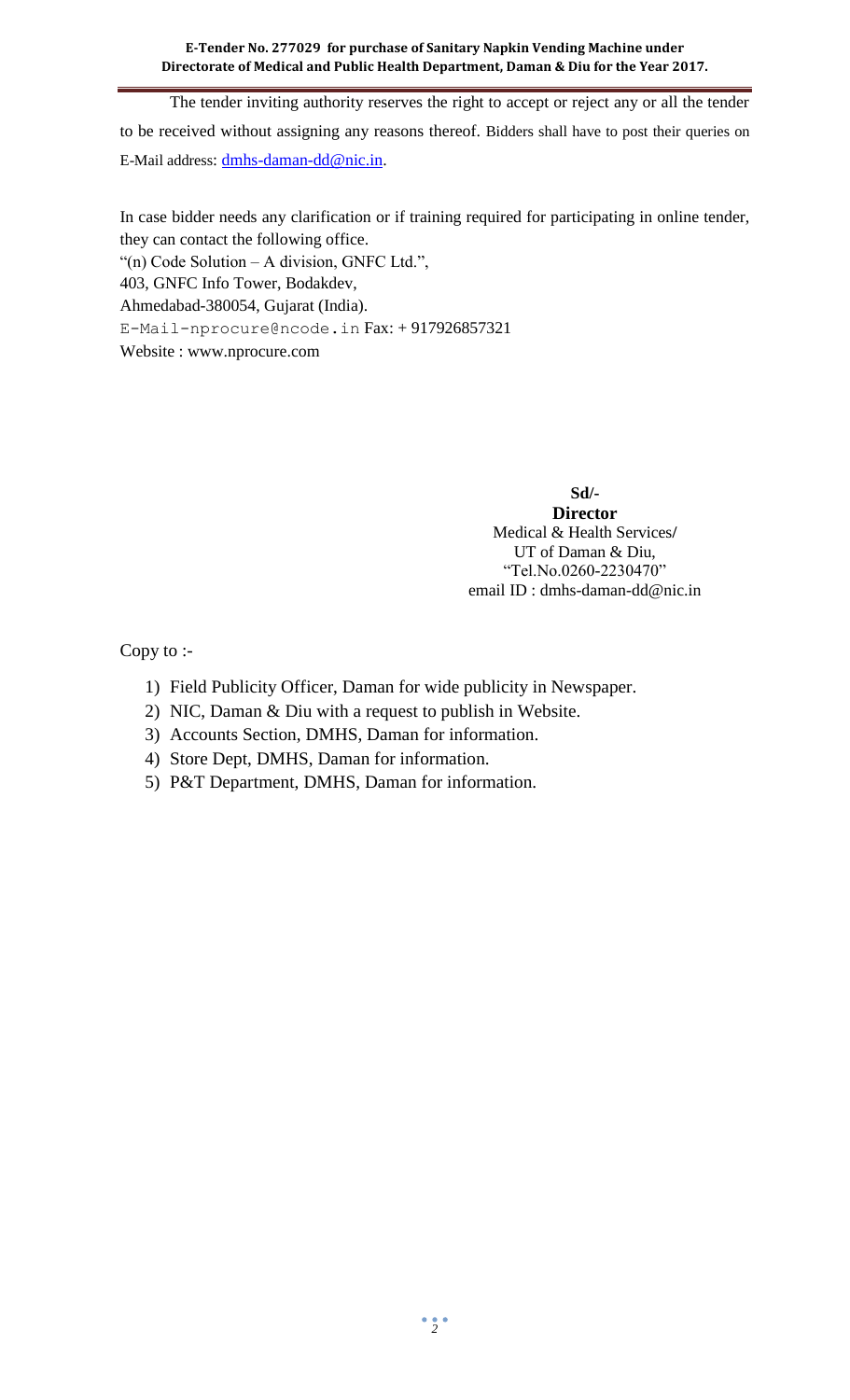#### U.T. ADMINISTRATION OF DAMAN & DIU, OFFICE OF THE DIRECTOR, MEDICAL AND HEALTH SERVICES, DAMAN

Terms and Conditions for the **"Purchase of Sanitary Napkin Vending Machines under DMHS, Daman**

#### **Instructions to Bidders :**

- 1) All Tender Documents can be downloaded free from the website [https://www.nprocure.com](https://www.nprocure.com/)
- 2) All bids should be submitted online on the website [https://www.nprocure.com](https://www.nprocure.com/)
- 3) The user can get a copy of instructions to online participation from the website [https://www.nprocure.com](https://www.nprocure.com/)
- 4) The suppliers should register on the website through the "New Supplier" link provided at the home page, the registration on the site should not be taken as registration or empanelment or any other form of registration with the tendering authority.
- 5) The application for training and issue of digital signature certificates should be made at least 72 hours in advance to the due date and time of tender submission.
- 6) For all queries regarding tender specifications and any other clauses included in the tender document should be addressed to personnel in tendering office address provided below:

**The Director Medical & Health Services, Primary Health Centre, Moti Daman, Daman - 396220. Tel: 0260-2230570, 2230508.**

- 9) All documents scanned/attached should be legible / readable. A hard copy of the same may be send which the department will be use if required. Uploading the required documents in [https://www.nprocure.com](https://www.nprocure.com/) is essential.
- 10) The Bidder has to give compliance for each quoted product for any false / misleading statement in compliance found any time during the procurement process, the bid shall be out rightly rejected & EMD shall be forfeited.

#### **Keydates:**

| $\bullet$            | 24.08.2017             |
|----------------------|------------------------|
| $\ddot{\phantom{a}}$ | 11.09.2017, 12:00 Hrs. |
| ٠                    | 11.09.2017, 14.00 Hrs. |
| $\bullet$            | 11.09.2017, 15.00 Hrs. |
| ۰.                   | 11.09.2017, 15.30 Hrs. |
|                      |                        |

 The Tenders shall be submitted in two-bid system, wherein the Technical bid and Commercial Bid is to be filled online on [https://www.nprocure.com](https://www.nprocure.com/) and the EMD and Tender Fee has to be submitted in Tender Box along with a covering letter. The envelope should be super scribing as **"e-Tender - Sealed Cover of Bid for "Purchase of Sanitary Napkin Vending Machine."**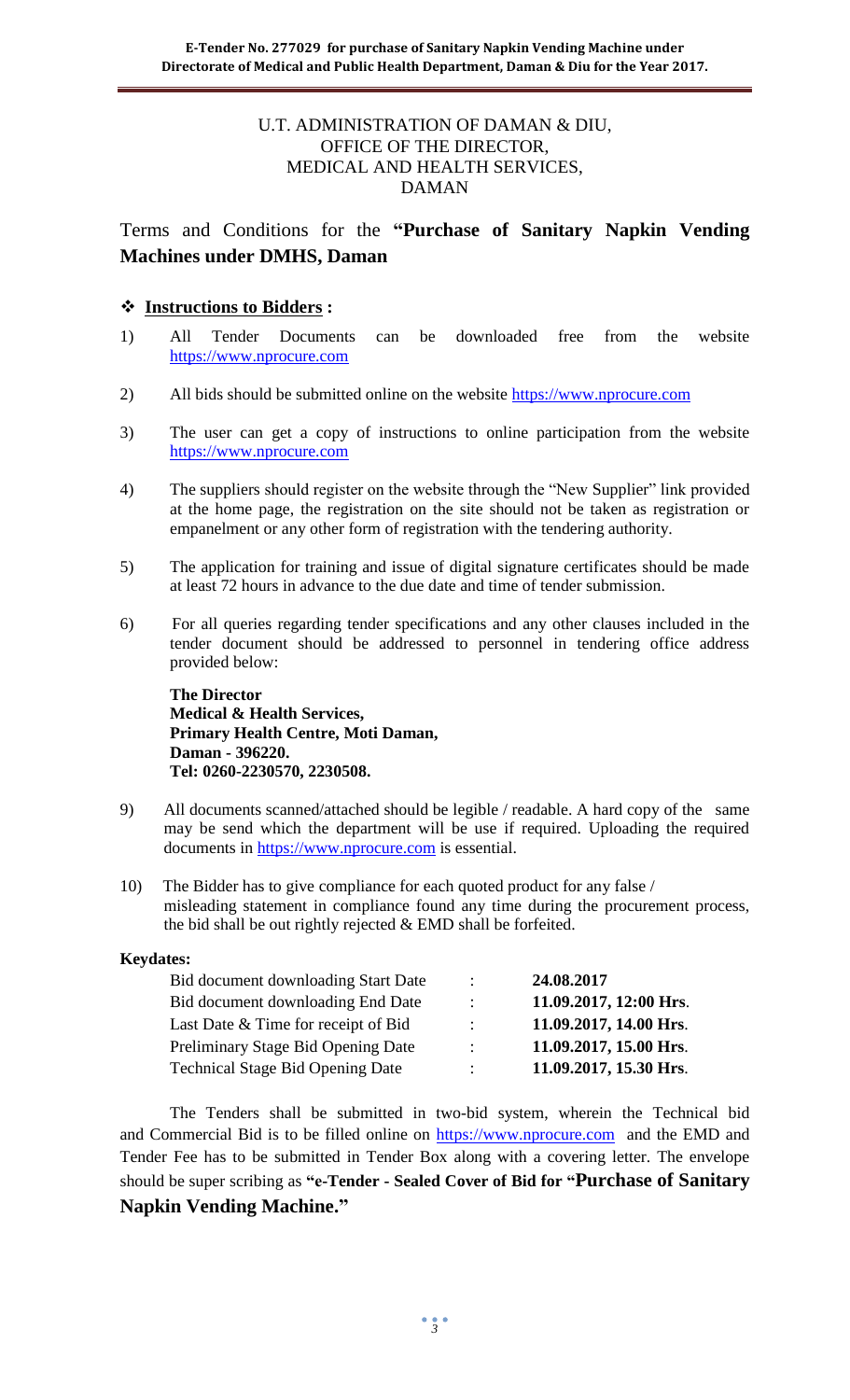#### The **EMD** and **Tender Fees** should be enclosed with **BID** only.

#### **Tender Fees (Non Refundable)** `**.1,000/- :**

- a. The Tender Fees should not be forwarded by cash.
- b. The Tender Fees (Non Refundable) will be accepted only in form of DD/A/c payee in favor of **The Director of Medical & Health Services, Daman** from any Nationalized or Scheduled Bank of India payable in Daman.
- c. All tenders must be accompanied by Tender fees as specified in schedule otherwise tender will be rejected.

### **Earnest Money Deposit** `.**25,000/- :**

- a. All tenders must be accompanied by EMD as specified in schedule otherwise tender will be rejected.
- b. The manufacturing units who are placed in Daman are exempted for Earnest Money Deposit. For getting exemption, tenderers have to furnish valid and certified documents along with the tender, otherwise tender will be rejected.
- c. EMD can be paid in either of the form of following:
	- i. A/c Payee Demand Draft
	- ii. Fixed Deposit Receipts
	- iii. Bank Guarantee

In favor of **The Director of Medical & Health Services, Daman**  from any Nationalized or Scheduled Bank authorized by RBI to undertake Government Business.

- d. EMD should be valid upto **12 (Twelve Months)** from the date of its issuance.
- e. EMD in any other forms will not be accepted.
- f. EMD/Security Deposit shall be liable to be forfeited in following circumstances:
	- i. Tender is rejected due to failure of supply the requisite documents in proper format or giving any misleading statement or submission of false affidavit or fabricated documents.
	- ii. In case, the contractor does not execute the supply order placed with him within stipulated time, the EMD of the contractor will be forfeited to the Government and the contract for the supply shall terminated with no further liabilities on either party to the contract.
	- iii. Tenderer fails to replace the goods declared to be not of standard quality or not conforming to acceptable standards or found to be decayed/spoilt.
- g. The amount of Earnest Money paid by the tenderer(s) whose tenders are not accepted will be refunded to them by Demand Draft (as may be convenient to the Tender Inviting Officer if the amount is above  $\overline{\mathfrak{F}}.200/-$ ) drawn on any Nationalized or Scheduled Bank payable at Daman. Where this mode of payment is not possible the amount will be refunded at the cost of the tenderer.
- h. Only on satisfactory completion of the supply order for and on payment of all bills of the contractor, as to be admitted for payment, the amount of Security Deposit/Earnest Money will be refunded after expiry of guarantee/warranty period, if any, or any such date/period as may be mutually agreed upon.
- i. In case of failure to supply the store, materials etc. ordered for, as per conditions and within the stipulated time, the name articles will be obtained from the tenderer who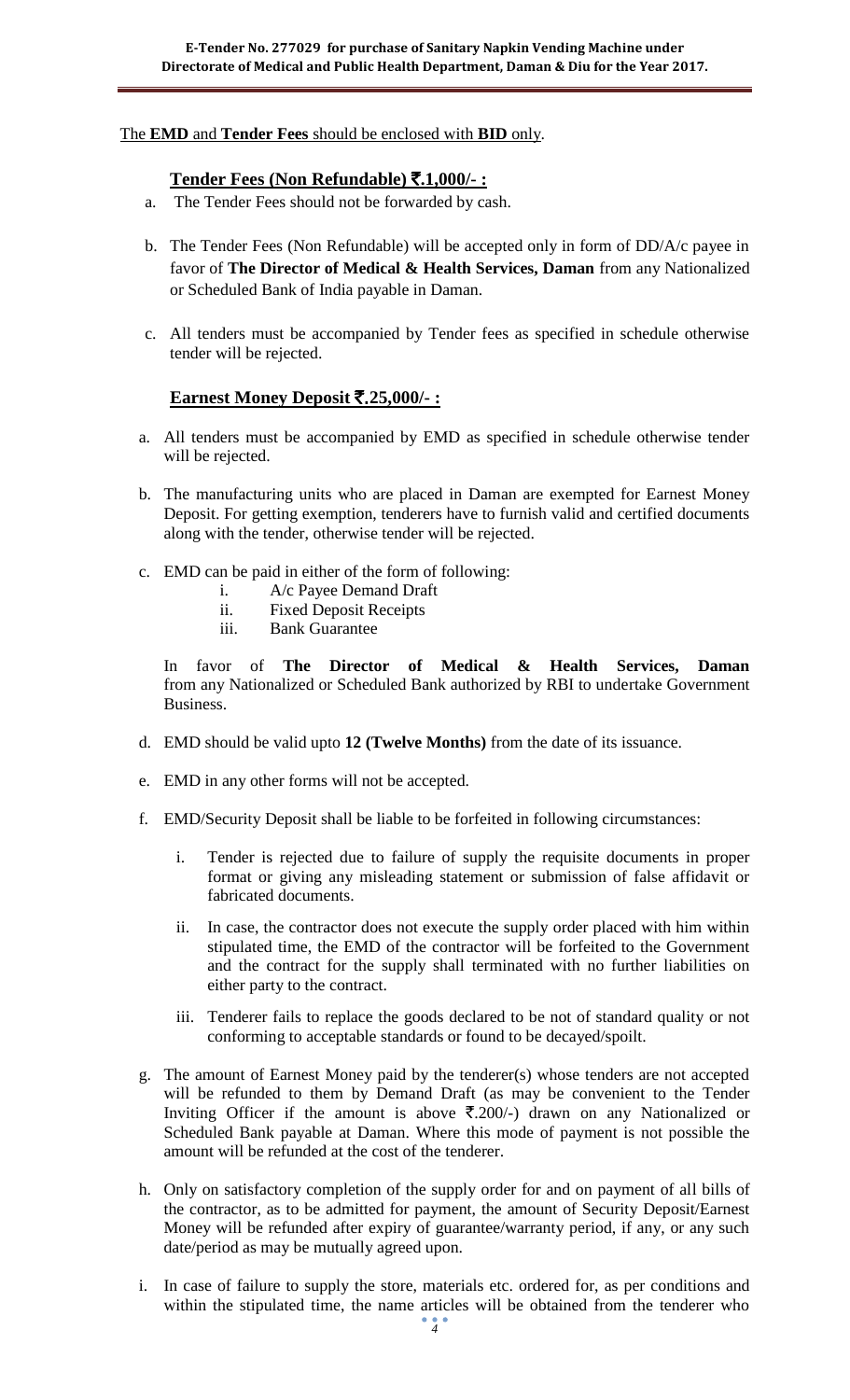offered next higher rates or from any other sources, as may be decided by the tender inviting Officer and the loss to the Government on account of such purchases(s) shall be recovered from the former contractor Security Deposit/Earnest Money or bills payable. The contractor shall have no right to dispute with such procedure.

j. The Earnest Money(s) paid by the tender(s) earlier against any tender(s) or supply order(s) is not adjustable with Earnest Money required by these conditions.

### **Security Deposit: (SD)**

- a. The successful tenderer will have to pay within 10 days from the date of demand, an amount equal to 10% of the total value of articles, which may be ordered, as the amount of security deposit.
- b. Non-receipt of Security Deposit within stipulated time will result in automatic cancellation of the order for supply without any intimation.
- c. However, in case if any articles are received for which the Security Deposit may not have been deposited, the full Security Deposit as may be due from the contractor will be recovered from the bill(s) for such articles.
- d. The Security Deposit(s) paid by the tender(s) earlier against any tender(s) or supply order(s) is not adjustable with Security Deposit required by these conditions.
- e. In case of failure to replace the accepted and rejected articles from the supplies made, as mentioned in the conditions the loss undergone by the Government will be recovered from the contractor Security Deposit or payment due of any bill(s) to the extend required.
- f. The tender inviting officer will consider extension of time for remitting the Security Deposit as demanded. However, in case of denial to consider such extension the contractor is bound to abide by the limit given and liable to make good for the loss made to the Government on account of his failure to abide by the time limit.

### **Conditions of Contract:**

#### **1. ACCEPTANCE OF TENDER:**

- a. The tender is liable for rejection due to any of the reasons mentioned below:
	- i. Non-Submission of tender within stipulated time online.
	- ii. Submission of tender physically in the Office but not submitted online on [https://www.nprocure.com](https://www.nprocure.com/)
	- iii. Tender is unsigned or not initialed on each page or with unauthenticated corrections.
	- iv. Non-payment of Earnest Money Deposit (if not exempted).
	- v. Non-Submission of required documents as mentioned in schedule.
	- vi. Conditional/vague offers.
	- vii. Unsatisfactory past performance of the tenderer.
	- viii. Items with major changes/deviations in specifications/ standard/ grade/ packing/ quality offered.
	- ix. Offering an accessory optional even though required to operate the instrument.
	- x. Submission of misleading/contradictory/false statement or information and fabricated/ invalid documents.
	- xi. Tenders not filled up properly.
- b. Any discount which the bidder wants to give has to be considered and total final bid amount has to be mentioned clearly in the price bid form on [https://www.nprocure.com](https://www.nprocure.com/)
- c. Discount offered after price bid opening will not be considered.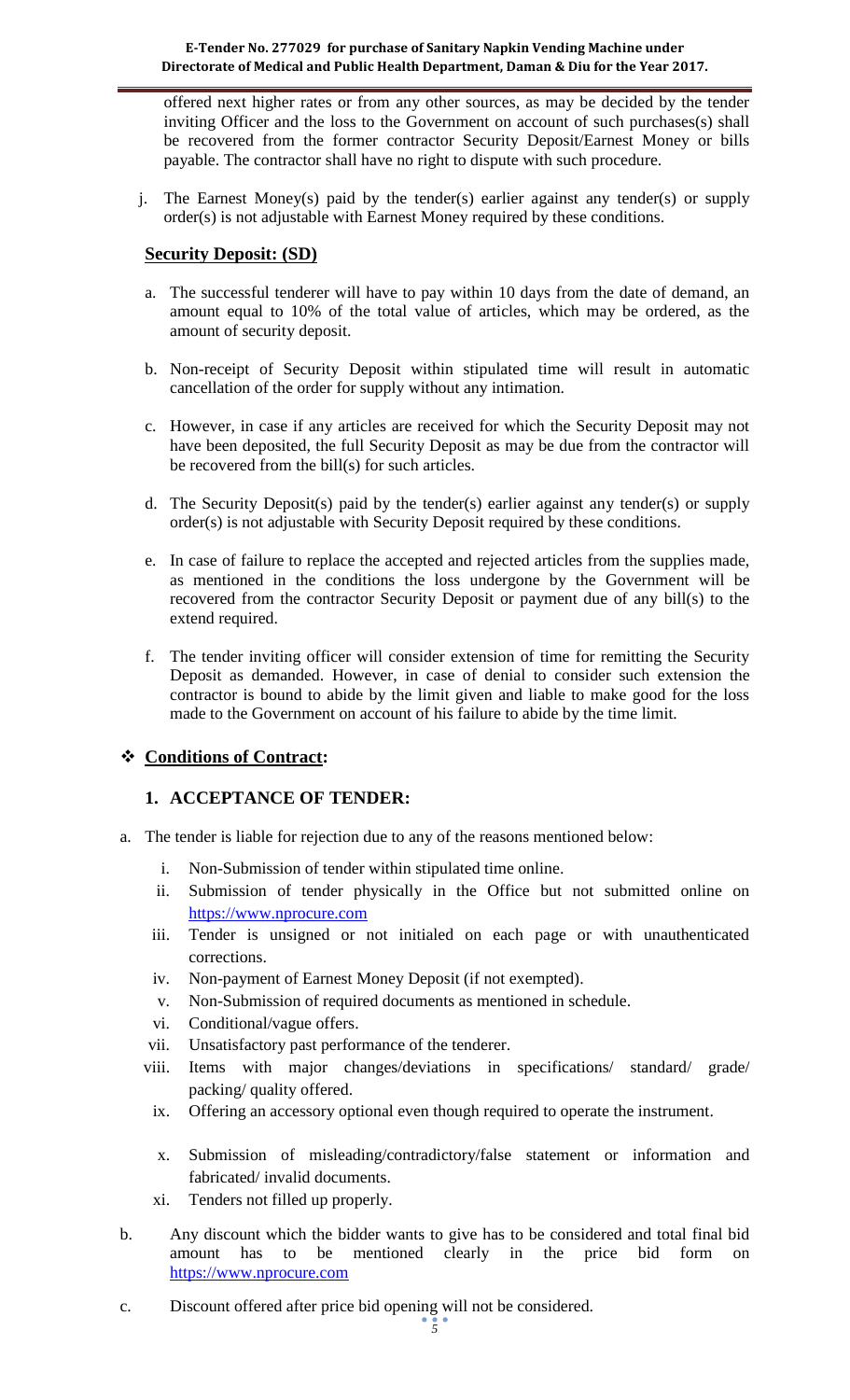- d. The consolidated rates entered in the online website will be taken in to account for preparing price statements. However, the tender which is found technically acceptable as well as lowest in terms of evaluated rates only be considered for placing the order.
- e. The Director, Medical and Health Services may seek any clarifications / explanation / documentary evidence related to offer at any stage from tenderers if required.
- f. The rate should be quoted in the prescribed form given by the department; **the rate should be valid upto One Year from the date of tenderization**.
- g. All/Taxes/Duties/Royalties Charges payable on the sales/transport etc. within and/or outside the state shall be payable by the supplier.
- h. The decision of the Tender Inviting Officer for acceptance/rejection of any articles supplied including the decision for equivalent specifications, standard and quality etc. of articles shall be final.
- i. The right to accept or reject without assigning any reasons or all tenders in part or whole is reserved with the Tender Inviting Officer and his decision(s) on all matters relating to acceptance or rejection of the tenders as a whole or in part will be final and binding to all.
- j. No separate agreement will be required to be signed by the successful tender(s) for the purpose of this contract for supply. Rates tendered/offered in response to the concerned Tender Notice shall be considered as acceptance of all above terms and conditions for supply for all legal purpose.
- k. The rate(s) quoted should be strictly for free delivery at FOR CHC/PHC Moti Daman and Govt Hospital Daman and will be valid and operative for supply orders issued within one year from the date of invitation of tenders.
- l. The department shall not take any responsibility of unloading the goods; the successful bidder has to make arrangements for unloading at the site.
- m. Bidder / its sister concerns / companies where its Promoters / Directors either directly or indirectly are involved, should not have ever been blacklisted in tender / supplies by any state/Central Govt . Bidder should submit affidavit in this regard. The bidder should provide accurate information of litigation or arbitration resulting from contracts completed or under execution by him over the last ten years. False affidavit would lead to blacklisting and termination of the contract at any stage. In such cases all the losses that will arise out of this issue will be recovered from the Tenderer / Contractor and he will not have any defence for the same. In case of bidder / principal is involved / penalized under any investigation of CVC or any State/Central Govt. Commission in relation to the similar work project issue; the bid will be out rightly rejected.
- n. The tendered quantity is tentative and the actual purchase can be 20% Less or More than the quantity put to tender for all items and the tenderer is bond to supply such requirement without any demur.

### **2. TERMS OF WORK EXECUTION:**

- a. Extension of time limit of work order shall be considered by the Tender Inviting Officer. The extension so granted may be without levy of compensation for delay in execution of work the cost of work order for at the discretion of the authority competent to grant extension of time limit provided such request is made well in time, depending upon the circumstances and such decision in the matter will be final.
- b. Inspection will be carried out in the premises of DMHS. If goods to be inspected in factory premises all expenditure to be borne by the Tenderer.

### **3. Bid Evaluation Methodology :**

A. **Preliminary Evaluation**: Tender Fee and EMD Submission.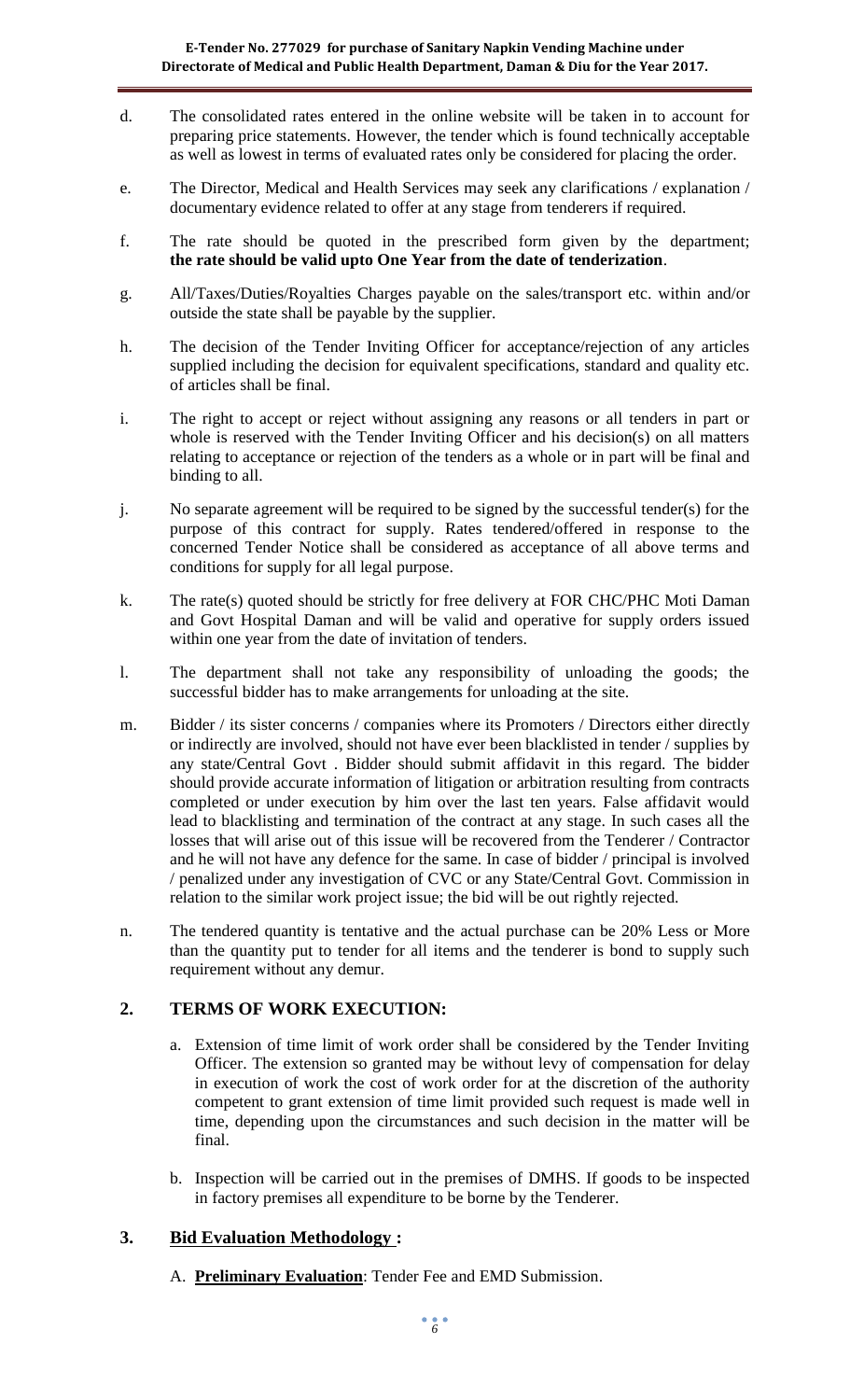### B. **Technical Evaluation:**

- Scrutiny of technical specifications and other relevant documents as asked by the department with the quoted specification.
- Scrutiny of Compliance Statement given by the bidder.
- Technical Demonstration if required.
- C. **Financial Evaluation**: Lowest quoted offered by Technically Qualified Bidders

### **4. PAYMENT TERMS :**

- a. 100% of the invoice amount will be paid only after competition of work successfully and submission of Security deposit i.e. 10% of the tender value.
- b. Price escalation clause will not be entertained under any circumstances.
- c. All bills should be in **TRIPLICATE** and should invariably mention the number and date of work order.
- d. All bills for amount above  $\overline{\mathfrak{F}}.5,000/4$  should be pre-receipted on a Revenue Stamp of proper value. Bills for amount exceeding  $\overline{\xi}$ .5,000/- not pre-receipted on Revenue Stamp of proper value will not be accepted for payment.
- e. Each bill in which Service Tax is charged must contain the following certificates on the body of the bill: **"CERTIFIED"** that the service on which Service Tax has been charged have not been exempted under the Central Service Tax Act or the

Rules made there under and the amount charged on account of Service Tax on these service is not more than what is payable under the provisions of relevant Act or Rules made there under".

- f. No extra charge for transportation, forwarding and insurance etc. will be paid on the rates quoted.
- g. The rate should be quoted only for the work specified in the list of requirement.

Signature of Agency With Rubber Stamp

**Sd/-** *Director* Medical & Health Services Daman & Diu "Tel.No.0260-2230570, 2230508"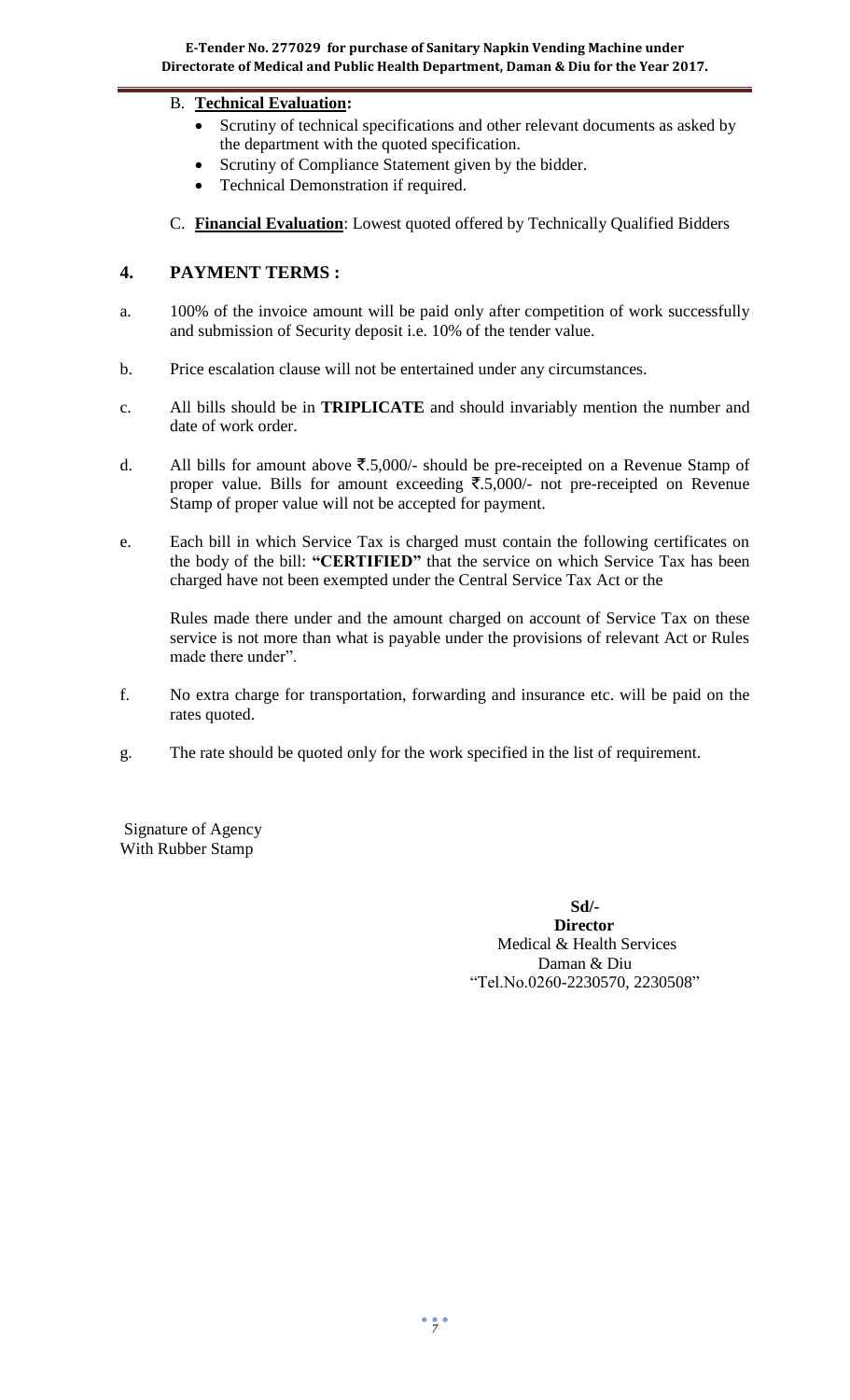## **ANNEXURE - A**

## **UNDERTAKING :**

From: M/s………………………………… No……………………. ………………………………………………… …………………………………………………

To

The Director, Medical & Public Health Services CHC/PHC Moti Daman, Moti Daman-396220, Daman.

Sub: Supply of Sanikary Napkin Vending Machine ………………….

Ref: Tender Enq #.......................................

Sir,

I/We enclose the necessary documents duly signed, as shown in Annexure "B" (in order in which they are mentioned). I/We have carefully read and understood the terms and conditions stated in the tenders from and I/We shall abide by all these conditions. I/We further endorse that in particular, the terms and conditions of Delivery Period, Payment Terms, Place of Delivery etc are acceptable to me/us and no representation will be made by me/us afterwards for altering the same.

I/We verify the copies of the certificates/documents enclosed herewith are authentic true copies of the original certificates/documents for verification on demand. I/We undertake to upload the attested copies of certificates/documents required on the website.

I/We will be cautious to see that the uploaded scan documents are legible and i/we understand that if the documents are not legible, my/our tender will be rejected.

I/We verify that I/We are in possession of the requisite licenses/permits required for the manufacture /supply /sale /distribution of the items and further verify that the said licenses/permits have not been revoked/ cancelled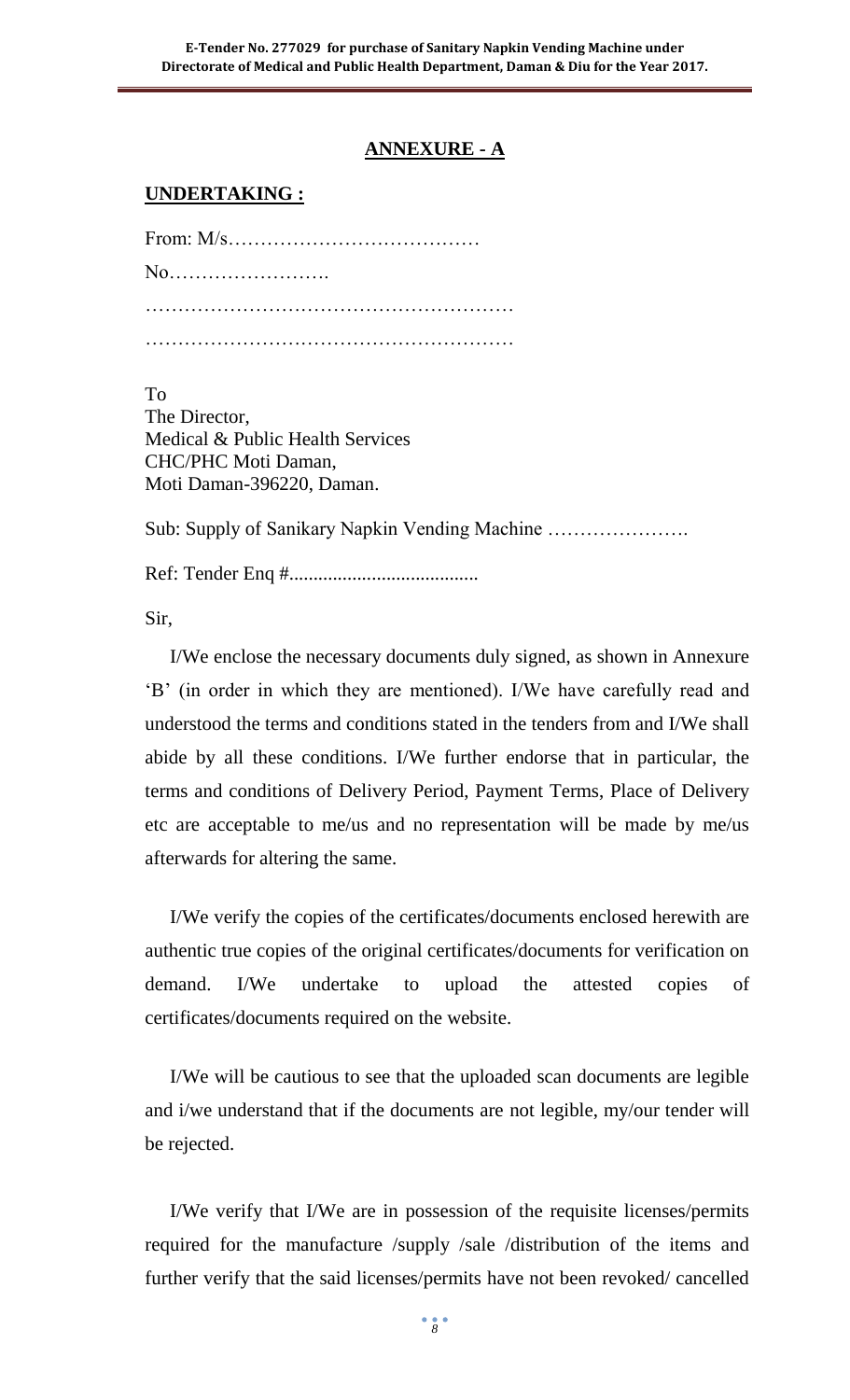by the issuing authorities and are valid as on date. I/We also verify that I/We have not been declared defaulter, blacklisted or debarred by any State or Central Government or Constitutional authority or Financial Institution or Judicial Court or any Government undertakings.

I/We also take cognizance of the fact that providing misleading or questionable information or failure to furnish correct or true information to you or any other Officer or failure to comply with any contractual requirement laid down by you will be considered as a serious breach of the terms and conditions of the tender and will invite disqualification and other penal action as deemed fit by the UT Administration.

Thanking You,

Yours faithfully,

Sign & Stamp of Tenderer.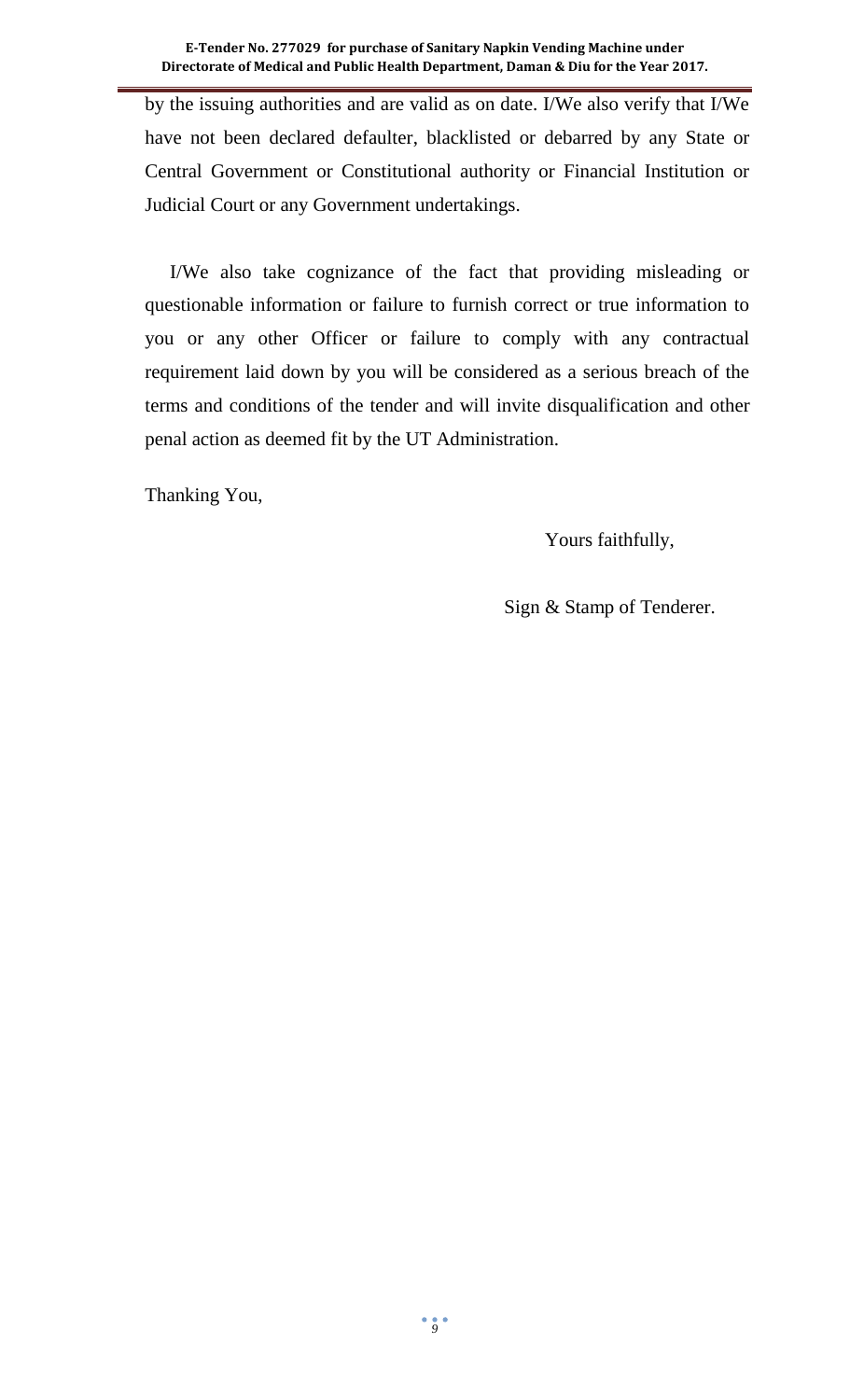## **ANNEXURE - B**

## **SCHEDULE OF DOCUMENTS ATTACHED**

| Sr. No.   | <b>Document / Certificate</b>                                                                                                      | <b>Uploaded &amp;</b><br><b>Enclosed</b> |
|-----------|------------------------------------------------------------------------------------------------------------------------------------|------------------------------------------|
| A.        | <b>General Documents:</b>                                                                                                          |                                          |
| 01.       | PAN No.                                                                                                                            | Yes / No                                 |
| 02.       | <b>GST</b> Registration.                                                                                                           | Yes / No                                 |
| 03.       | Authority Letter.                                                                                                                  | Yes / No                                 |
| 04.       | Partnership Deed / Memorandum / Registration<br>of<br>Firm, etc.                                                                   | Yes / No                                 |
| 05.       | Certificate<br>of<br>Turnover<br>Chartered<br>Accountants<br>for last Two Years.                                                   | Yes / No                                 |
| 06.       | Verification, Undertaking, Checklist and Documents<br>as per Annexure - A.                                                         | Yes / No                                 |
| 07.       | Scan copy of Terms and Conditions of the tender documents<br>duly Stamped and Signed on each page.                                 | Yes / No                                 |
| 08.       | Scan copy of Scope of Work correctly filled with<br>Stamped and Signed on each page.                                               | Yes / No                                 |
| 09.       | Affidavit Notorised on Stamp paper - As per clause<br>mentioned at Conditions of Contract - Acceptance of<br>Tender at point - (M) | Yes / No                                 |
| <b>B.</b> | <b>Desirables:</b>                                                                                                                 |                                          |
| 1.        | Original Product Literature of each quoted product.                                                                                | Yes / No                                 |
| 2.        | List of Installations / Users / Customers<br>with<br>Phone Numbers.                                                                | Yes / No                                 |
| 3.        | Compliance Statement as per format on Annexure - C.                                                                                | Yes / No                                 |
| 4.        | Scan copy of Annexure - B of the Tender Documents<br>duly Stamped and Signed.                                                      | Yes / No                                 |

It is verified that all the certificates/permissions/documents are valid and current as on date and have not been withdrawn/cancelled by the issuing authority. It is further verified that the represents at Sr.No. A-6, A-9 & B-3 declaration part are as per the format prescribed by the Administration and it is clearly and distinctly understood by me/us that the tender is liable to be rejected if on scrutiny and of these certificates is found to be not as per the prescribed format of Administration.

I/We further undertake to produce on demand the original certificate/ permission/ document for verification at any stage during the processing of the tender.

Date: Place:

Sign & Stamp of tenderer.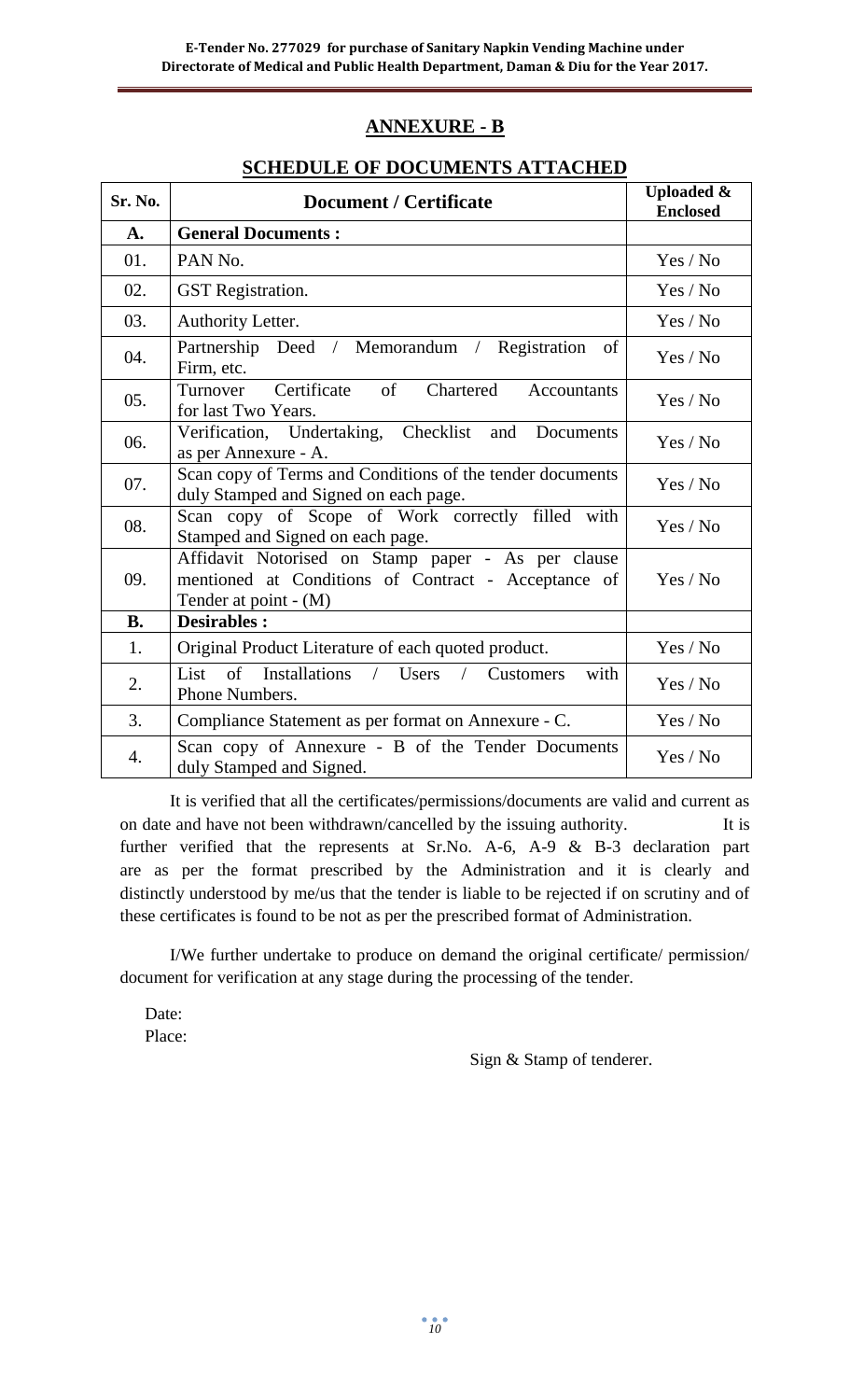# **ANNEXURE - C**

Item Name: \_\_\_\_\_\_\_\_\_\_\_\_\_\_\_\_\_\_\_\_\_\_\_\_\_\_\_\_\_\_

Model Quoted: \_\_\_\_\_\_\_\_\_\_\_\_\_\_\_\_\_\_\_\_\_\_\_\_\_\_\_\_\_\_\_

Make: \_\_\_\_\_\_\_\_\_\_\_\_\_\_\_\_\_\_\_\_\_\_\_\_\_\_\_\_\_\_\_\_\_\_\_\_\_\_

| Sr.<br>No. | <b>Specification asked</b><br>in tender | <b>Specification offered in</b><br>quoted model | <b>Remarks of deviation</b> |
|------------|-----------------------------------------|-------------------------------------------------|-----------------------------|
|            |                                         |                                                 |                             |
|            |                                         |                                                 |                             |
|            |                                         |                                                 |                             |

The format should be used separately for each quoted item.

Date:

Place:

Sign & Stamp of tenderer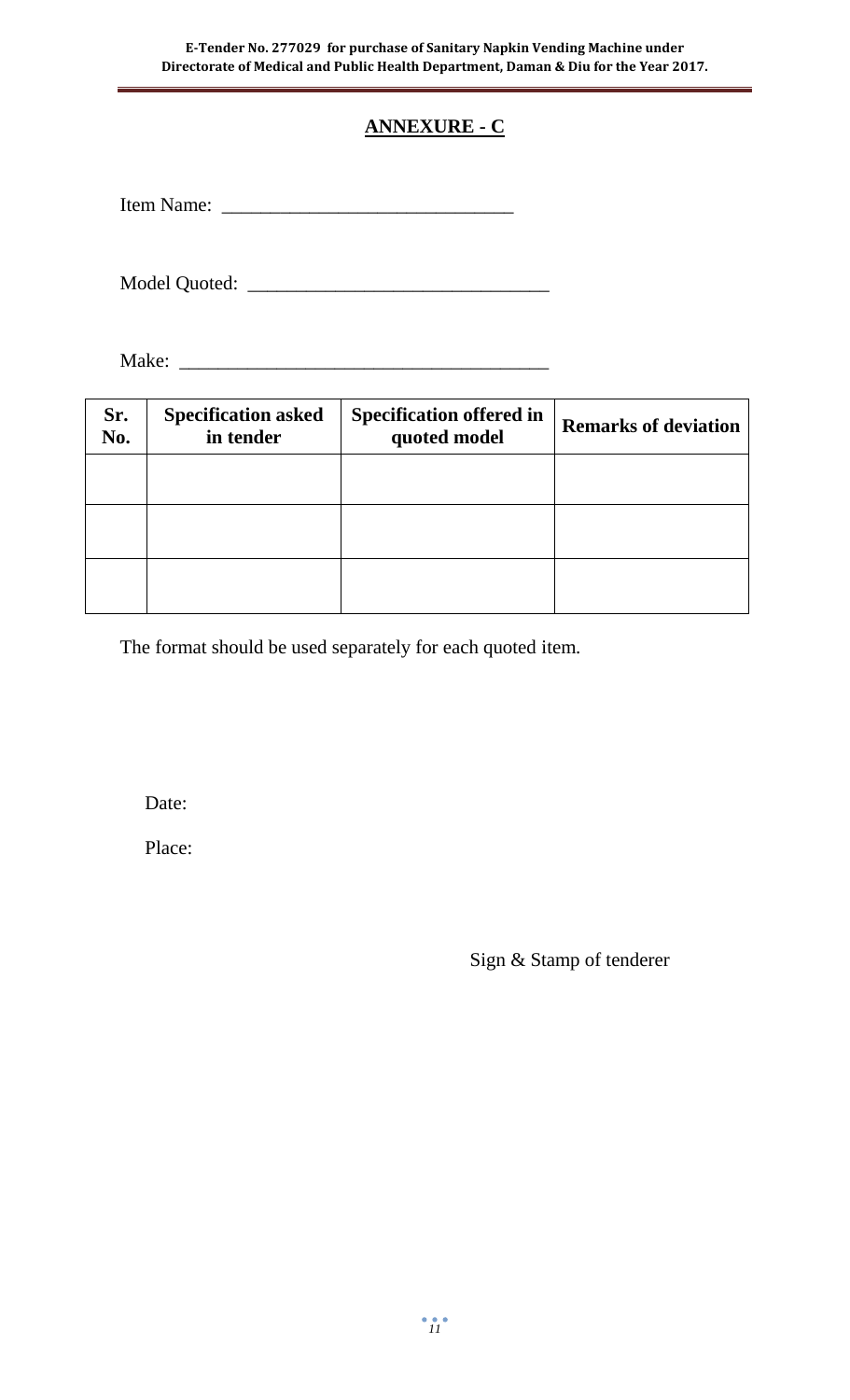## **AMC / CMC Details:**

- 1. The Warranty/Guarantee for one year and free service clause to be clearly mentioned by the Manufacturer on their letter head. If the Authorized dealer is going to carry out the service then they have to furnish the authority letter given by the manufacturer to sale/service the specified product in this Territory.
- 2. Rates for *AMC* **/** *CMC Maintenance Contract of Sanitary Napkin Vending Machine*  for Five Year should be mentioned separately in the Financial Bid. It should be clearly mentioned whether AMC / CMC will be done through company itself or its service franchise/dealers. In that case Manufacturing Company must give authority letter to such franchise/dealers on their letter head clearly mentioning free service period and AMC / CMC for period of Seven Years.

| Type of AMC /<br><b>CMC</b> | <b>AMC</b> Rate<br>(excluding<br>taxes) | <b>CMC</b> Rate<br>(excluding<br>taxes) | <b>Executed by</b><br>(manufacturers/authorized service<br>dealers) Name and address to be<br>specified here |
|-----------------------------|-----------------------------------------|-----------------------------------------|--------------------------------------------------------------------------------------------------------------|
| $1st$ Year                  |                                         |                                         |                                                                                                              |
| (after one year             |                                         |                                         |                                                                                                              |
| warranty)                   |                                         |                                         |                                                                                                              |
| $2nd$ Year                  |                                         |                                         |                                                                                                              |
| $3rd$ Year                  |                                         |                                         |                                                                                                              |
| $4th$ year                  |                                         |                                         |                                                                                                              |
| 5 <sup>th</sup> Year        |                                         |                                         |                                                                                                              |

### **Note:**

- **1.** Quoted AMC / CMC price not more than 10% cost of the system, otherwise offer will be outrightly rejected. The rates of AMC / CMC price should be quoted in Indian Rupees only.
- **2.** The Rates quoted should be excluding taxes. Taxes shall be applicable extra as prevalent in the respective Year.
- **3.** AMC / CMC Rate should be on Manufacturers / Authorized Dealer Letter Head and not on Bidders Letter Head.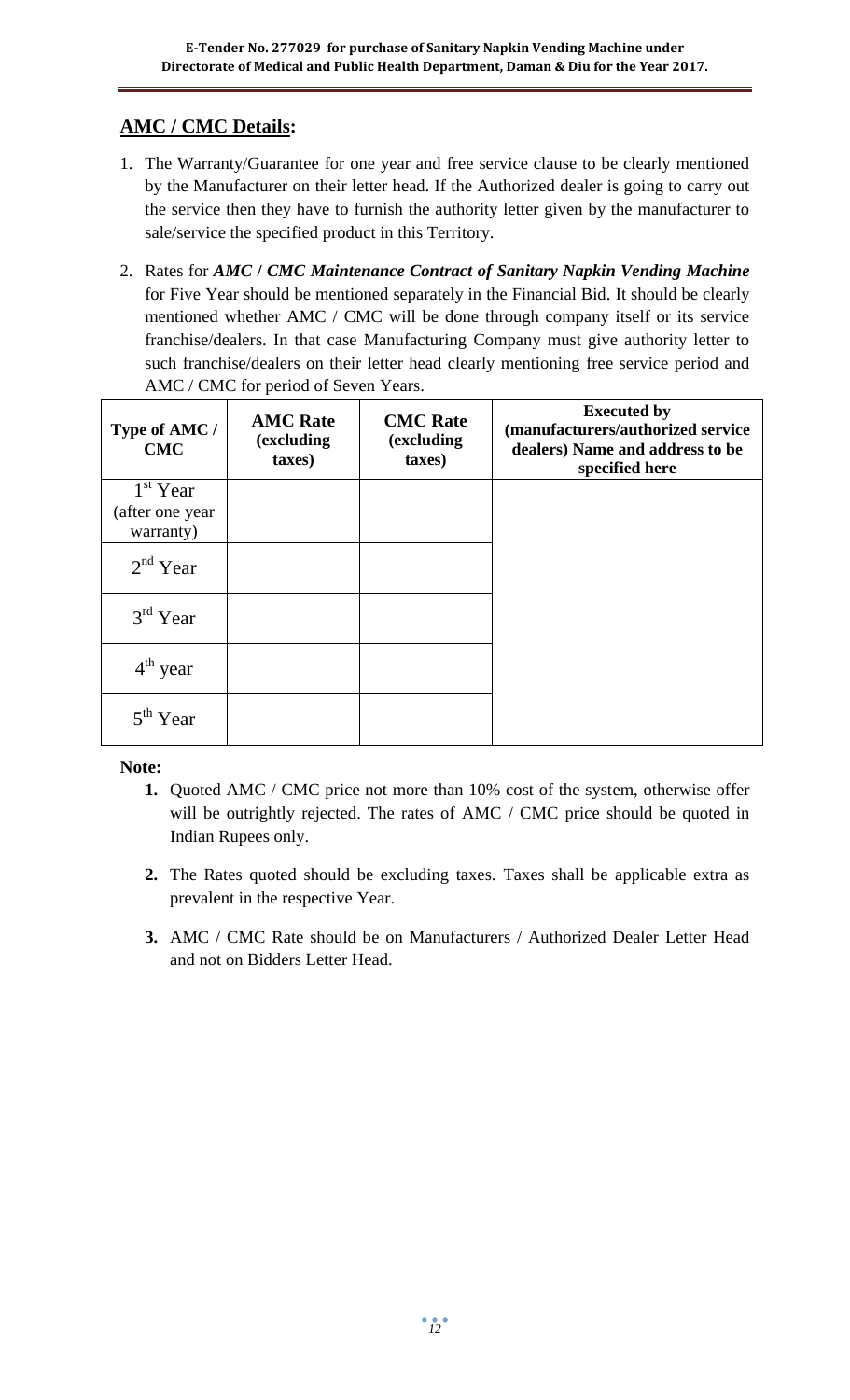## **SCOPE OF WORK:**

## **Schedule of Requirements, Specifications and Allied Technical Details:**

## **Purchase of Sanitary Napkin Vending Machine under Medical and Public Health Department, Daman.**

## **Please fill the details as mentioned below and attach the Scan copy of the same. Format is as under :**

| Sr.<br>No. | <b>Particulars</b>                                                                                                                                                                                                                                                                                                                                                                                                                                                                                                                                                                     | Unit /<br>Rate | Qty.<br>Reqd. | <b>Make</b> | <b>Model</b> | Compliance<br>Yes / No |
|------------|----------------------------------------------------------------------------------------------------------------------------------------------------------------------------------------------------------------------------------------------------------------------------------------------------------------------------------------------------------------------------------------------------------------------------------------------------------------------------------------------------------------------------------------------------------------------------------------|----------------|---------------|-------------|--------------|------------------------|
| 1.         | <b>SANITARY NAPKIN VENDING</b><br><b>MACHINE:</b><br>Electrical<br>$\bullet$ Types<br>$\sim 1000$<br>and<br>Programmable Model.<br>• Mounting Method : Wall Mounted.<br>• Napkin Size : Regular.<br>• Napkin Capacity: Minimum 50<br>Napkins Approx.<br>• Weight : 14 Kgs Approx.<br>• Material : Mild Steel.<br>• Vending Mechanism : Vends One<br>Products, Upon Selection Product<br>and Push Button.<br>• Customized :<br>Electrically<br>Customised.<br>• Dimension : 700 (L) x 310 (W) x<br>$140$ (H) Mm (Approx)<br>• Electrical Rating : $230v \pm 10\%$<br>50hz Single Phase. | 1<br>Nos.      | 40<br>Nos.    |             |              |                        |
|            | <b>Salient Features:</b><br>• Epoxy powder coated with 7 time<br>process.<br>· Push button system - controller<br>based control system with numeric<br>data feed system for napkin count,<br>stop at the end of last dispensing<br>of napkin, give alarm-highlight<br>empty napkin in unit and remainder<br>to a person.                                                                                                                                                                                                                                                               |                |               |             |              |                        |